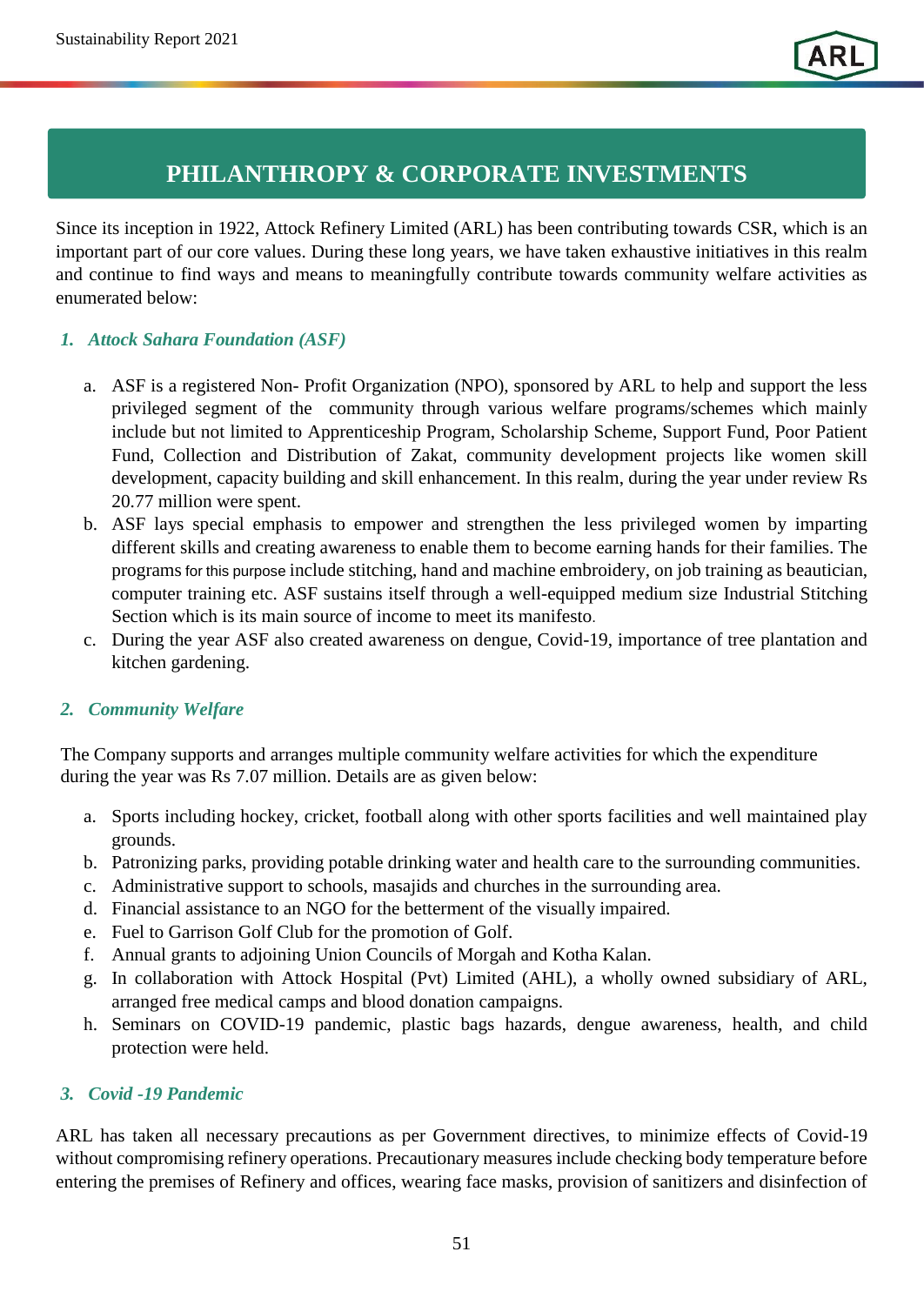

buildings. We also conduct regular awareness sessions in collaboration with AHL to control Covid-19 spread among employees, their families and local community.

As per SOP effected employees and their families were isolated and extended medical support which resulted in their complete recovery as well as helped to contain the spread of the pandemic. In this context mix of work from home, flexible office timings and online video meetings without compromising standards of work have been adopted and official travelling has been restricted to the most essential.



DG Health Services Punjab has approved Attock Hospital (Pvt.)

Limited, a wholly owned of the Company, as an official Covid-19 Vaccination Counter for mass vaccination. Mobile Vaccination Team of the hospital is also actively extending the vaccination facility in the neighboring areas. In this way free of cost vaccination facility has been extended to employees of Attock Group of Companies, their families and general public of the surroundings areas. We are also pursuing our contractors/service providers for the prompt vaccination of their staff who visit us on regular basis.

### *4. Employment of Special Persons*

ARL not only provides equal employment opportunities to special persons but takes an extra step to help them to earn respectable living. Emoluments to a tune of PKR 3.31 million were spent for this noble cause.

### *5. Education/Training*

a. The Company is operating an extensive management training program of 1 to 2 years for fresh graduates. The annual expenditure on these training schemes during the year was over PKR 37.25 million.

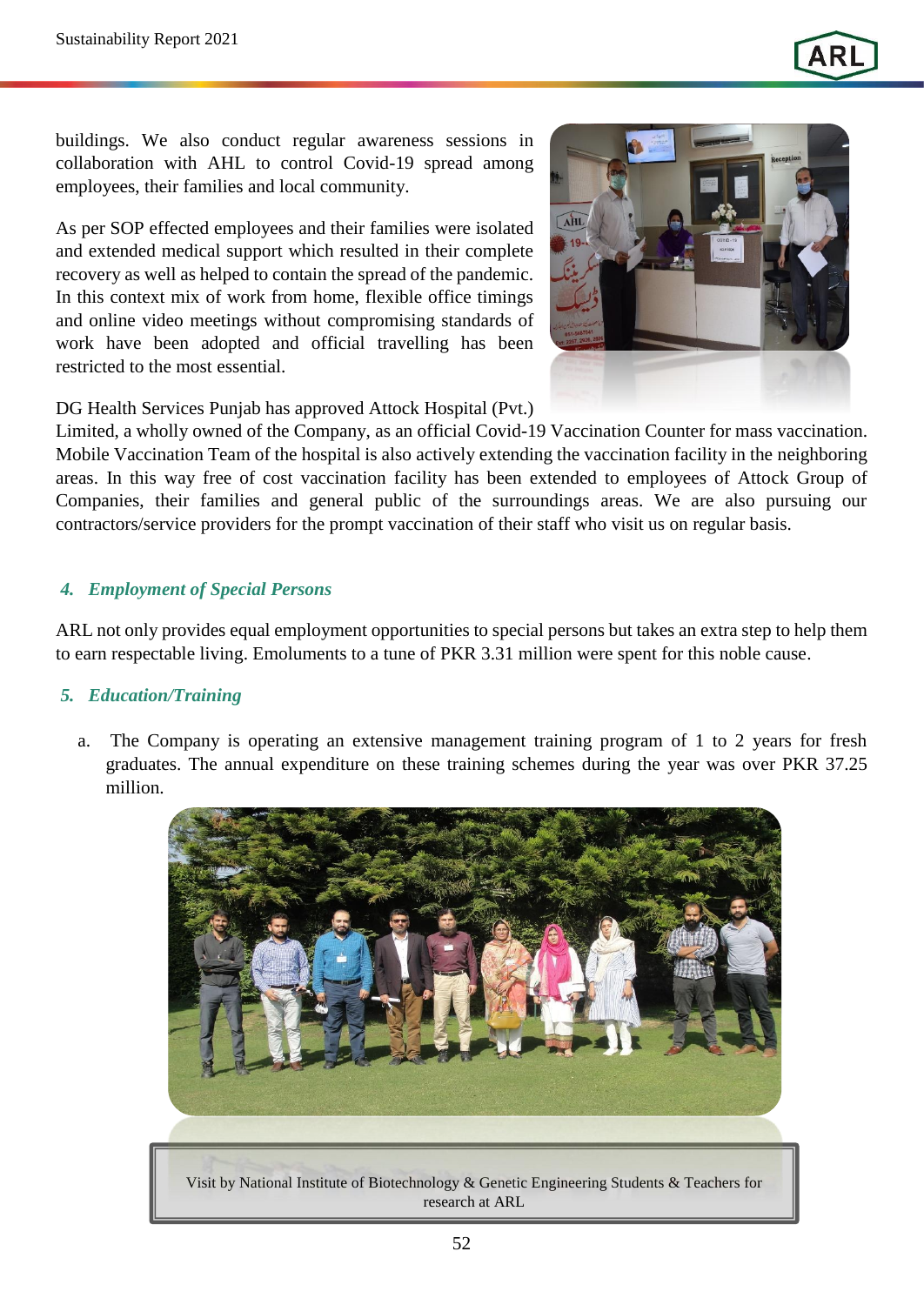b. The Company offers scholarships from class 6 to PhD level to employees' children. During the year, 26 scholarships were awarded and 16 brilliant students amongst employees' children were recognized by awarding prizes. The Company incurred an annual expenditure of Rs 3.16 million in this respect.

#### *6. Business Ethics and Anti-Corruption Measures*

The Company has voluntarily adopted United Nations Global Compact (UNGC) principles in its business practices leading to fight against corruption in all its forms, including extortion and bribery.

#### *7. Industrial Relations/ Workers Welfare*

ARL provides maximum benefits to its workers and ensures cordial industrial relations through its Collective Bargaining Agent (CBA). In this context the Company extends following facilities:

- a. CBA Referendum was held at ARL in collaboration with Registrar of Trade Unions, Rawalpindi on September 30, 2020 between two registered trade unions of ARL for the determination of CBA.
- b. Provision of highly subsidized food and wheat flour.
- c. Every year the Company selects four workers for Hajj and five workers for Umrah along with their spouses or dependents on the Company's expense. The Company also nominates one Non-Muslim worker along with spouse or dependent, for visiting their sacred places in Pakistan. However, due to the restriction on Hajj consequent to Covid-19 pandemic, the selected workers would perform Hajj.
- d. The Company gives quarterly Good Performance and Safety Awards to its workers for their motivation and Long Service Awards to acknowledge their long association with ARL.
- e. Free pick and drop facility is provided to the school, college and university going children of the workers

# *8. Dengue & Corona Control Campaign*

Special teams were assembled by ARL Administration to ensure precautions against Dengue and Corona, Created awareness, launched campaign for eradication of dengue larva and Fumigated & Sprayed the area and surroundings with effective and recommended chemicals to protect the resident from the effects of Dengue and Corona. Mostly these exercises were carried out in collaboration with government health teams.

### *9. Development and Impact of Infrastructure*

Investments and Services Support Availability of potable water is a big issue in this region. To facilitate local community in this regard, ARL continued with its policy of providing potable water to the surrounding population in the villages of Morgah, Kotha Kalan, Jhamra & to the welfare organization like SOS village, Deaf & Dumb School, other schools, Masjids and Churches. ARL being a social responsible company, to avoid the current scenario of health issue, conduct the anti-viral spray to prevent dengue and Corona virus at

53

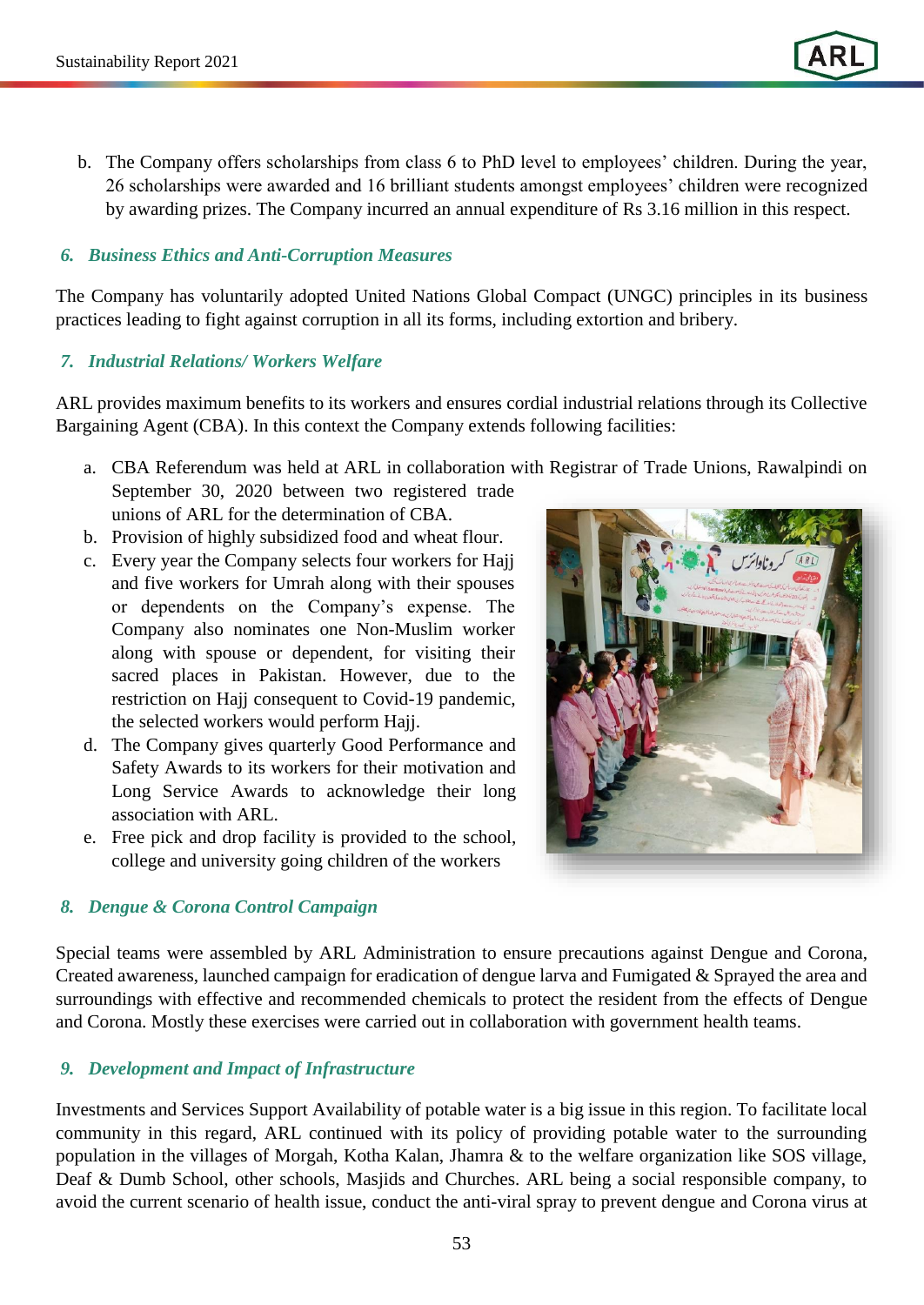Morgah. ARL is paying an annual contribution of PKR 200,000 to union council Morgah and Kotha Kalan other than provision of free of cost electricity and gas connections to the area. Local community is also benefited by ARL's efforts to ensure cleanliness of the area and upkeep of roads in appropriate condition. The famous Morgah Biodiversity Park, developed and maintained through ARL support provides a scenic look to the area besides preserving natural habitat. Similarly, through pursuing its green plan, ARL has planted thousands of trees in the adjoining area.

## *Positive & Indirect Economic Impacts*

- a. The Company's annual contribution to the national exchequer in the form of taxes and duties amounted to over Rs 67 billion while foreign exchange savings of US \$ 115 million were achieved through import substitution and exports.
- b. The Company not only operates on 100% indigenous crude oil thus saving foreign exchange but is a major outlet to the oilfields in the northern part of Pakistan. ARL is also the main source of petroleum products to the civil and defense sectors of the northern region of Pakistan and is a catalyst in the deployment of a large transportation fleet for crude oil and refined products in the private sector.

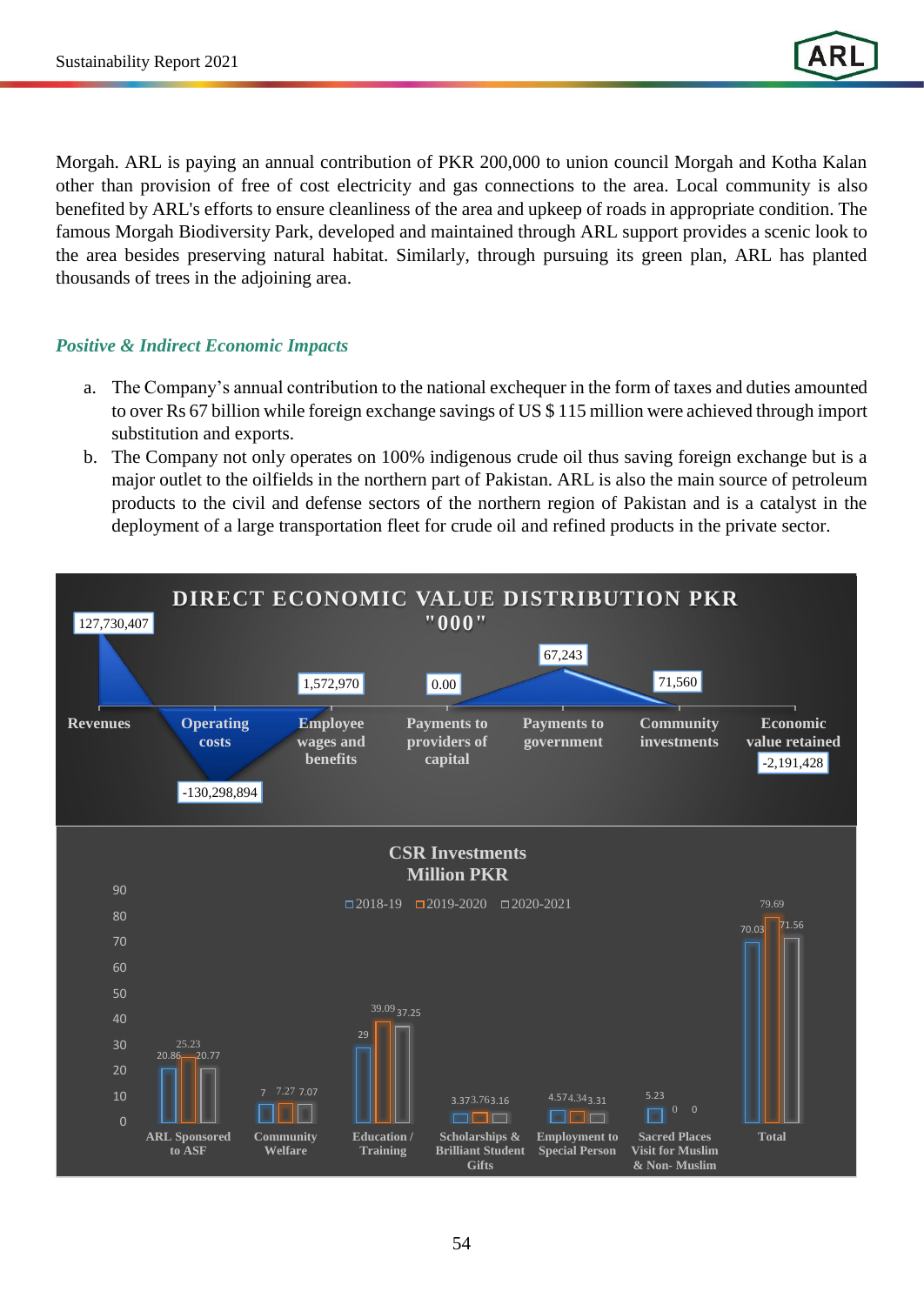*Community Engagement*

# **ATTOCK INSTITUTE OF HORTICULTURE**

Attock Refinery Limited (ARL) in collaboration with Attock Oil Company (AOC) has established an Institution for the promotion of art and practice of horticulture in general and to impart knowledge and training to gardeners and horticultural professionals in particular.

The objective of this institute is to achieve excellence in the domains of Horticulture including Floriculture and Landscaping on non-profit basis, to train Human Resource by building their capacity in the field of horticulture and enable them to seek employment through awarding certificates/ diplomas.

The institute operates under the ambit of Attock Sahara Foundation (ASF) registered as a Non-Profit Organization (NPO) and acts as center for training of horticulture and awareness about utilization of modern technologies in this field. Various training programs are being offered with affiliation of relevant organizations including Universities, Floriculture Department Punjab and Technical Education & Vocational Training Authority (TEVTA).

All trainings in the facility are being conducted by qualified instructors through a fine mix of theoretical class room training and practical field work. In this context, scope of trainings includes the following;

| <b>PROFESSIONAL COURSES</b>             | <b>HOBBY COURSES (1-3 DAYS)</b>                          |
|-----------------------------------------|----------------------------------------------------------|
| Horticulture & Landscaping<br>$\bullet$ | Kitchen Gardening<br>٠                                   |
| Floriculture                            | Seasonal Flowers & Fresh Flower Arrangements<br>٠        |
| <b>Tunnel Farming</b>                   | Roof & Terrace Gardening                                 |
| Kitchen Gardening                       | <b>Water Conservation</b>                                |
|                                         | <b>Environmental Horticulture</b>                        |
|                                         | Solid Waste Management                                   |
|                                         | <b>Urban Landscaping</b><br>$\bullet$                    |
|                                         | TARL<br><b>ISTAN</b><br>AND GR<br><b>REENER PAK</b><br>W |